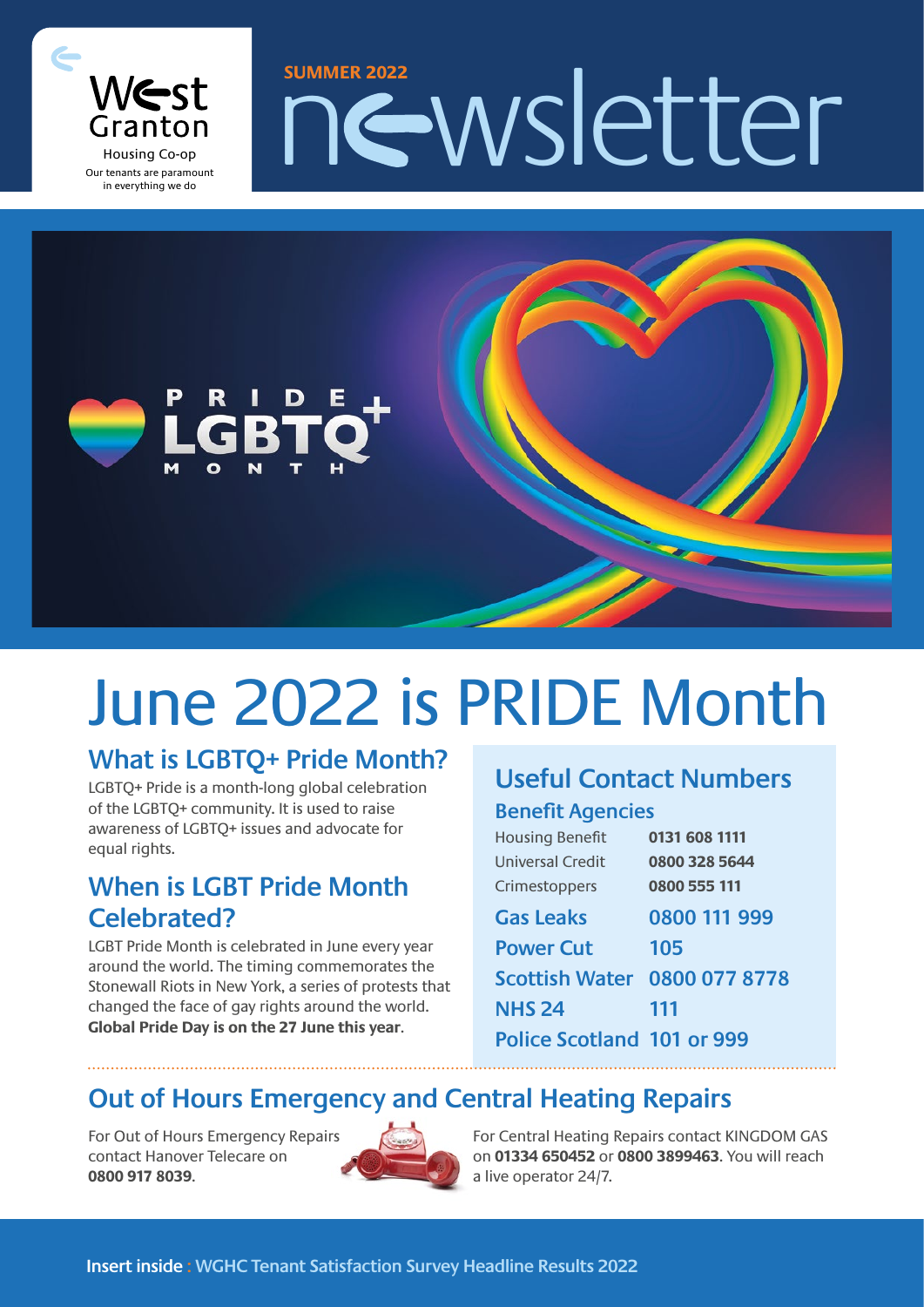# Planned works 2022-23

Following tenant consultation and committee approval, WGHC rents were increased in April 2022 by 4%. We are conscious that many tenants are struggling with the rising costs of living and inflation (highest for 40 years) and so wish to demonstrate that some of your rent payments are re-invested back into WGHC properties, your homes, via pre-agreed component replacement programmes.

These programmes represent significant investment by WGHC into improving the quality of the homes we provide. We will plan to provide you with an annual update as to what areas within the estate are due refurbishment, replacement or investment projects. This will usually be within the first quarterly newsletter of the new financial year. The following works are planned for implementation between June 2022 and completed by February 2023.

#### ➜ **Bathroom / Shower Room / WC replacement programme**

Approx. 85 properties within Granton Mains

Bank, Granton Mains Gait, Granton Mill Crescent, and Granton Mill Drive.

➜ **Boiler Replacement programme**

Approx. 11 properties within West Pilton Bank.

#### ➜ **External Painting Works programme**

(doors, window frames, facia boards, external black railings) (communal area blue railings Granton Mill Crescent Playpark, Granton Mill Drive Playpark and Estate boundary fence seen from West Granton Road)

Approx. 100 properties within Granton Mains Bank, Granton Mains Gait, Granton Mill Crescent and Granton Mill Drive.

#### ➜ **EICR programme**

Part of a 'rolling' 5 year programme to undertake between 85 and 100 EICRs (Electrical



Installation Condition Report) across various homes within the WGHC estate.

The above mentioned works are planned and in addition to any unplanned/reactive works and repairs that might be required during the financial year. The budgeted costs for the works are in the region of half a million pounds (£500,000). It is anticipated that all 4 programmes of work will be awarded to one approved contractor/supplier having been procured via the Scottish Procurement Alliance's "whole house framework" agreement. This will provide centralised consolidated service levels to WGHC tenants.

# New Project for Energy Advice Service



WGHC is working alongside 3 other housing associations and Changeworks to develop a service to help tenants set up an energy account, read their meters, understand their new home's heating system, and can access appropriate energy tariffs and discounts from the outset. The service will be designed to be delivered at scale with energy advice built into new tenant processes. Once designed,

the intended outcome of the service when delivered is prevention of new tenants falling into avoidable fuel poverty through gaining skills that enable them to competently manage their energy use and achieve affordable warmth. The project is to start in July 2022 with the service being piloted by early 2023. More information about Changeworks can be found on their website at **[www.changeworks.org.uk](http://www.changeworks.org.uk)**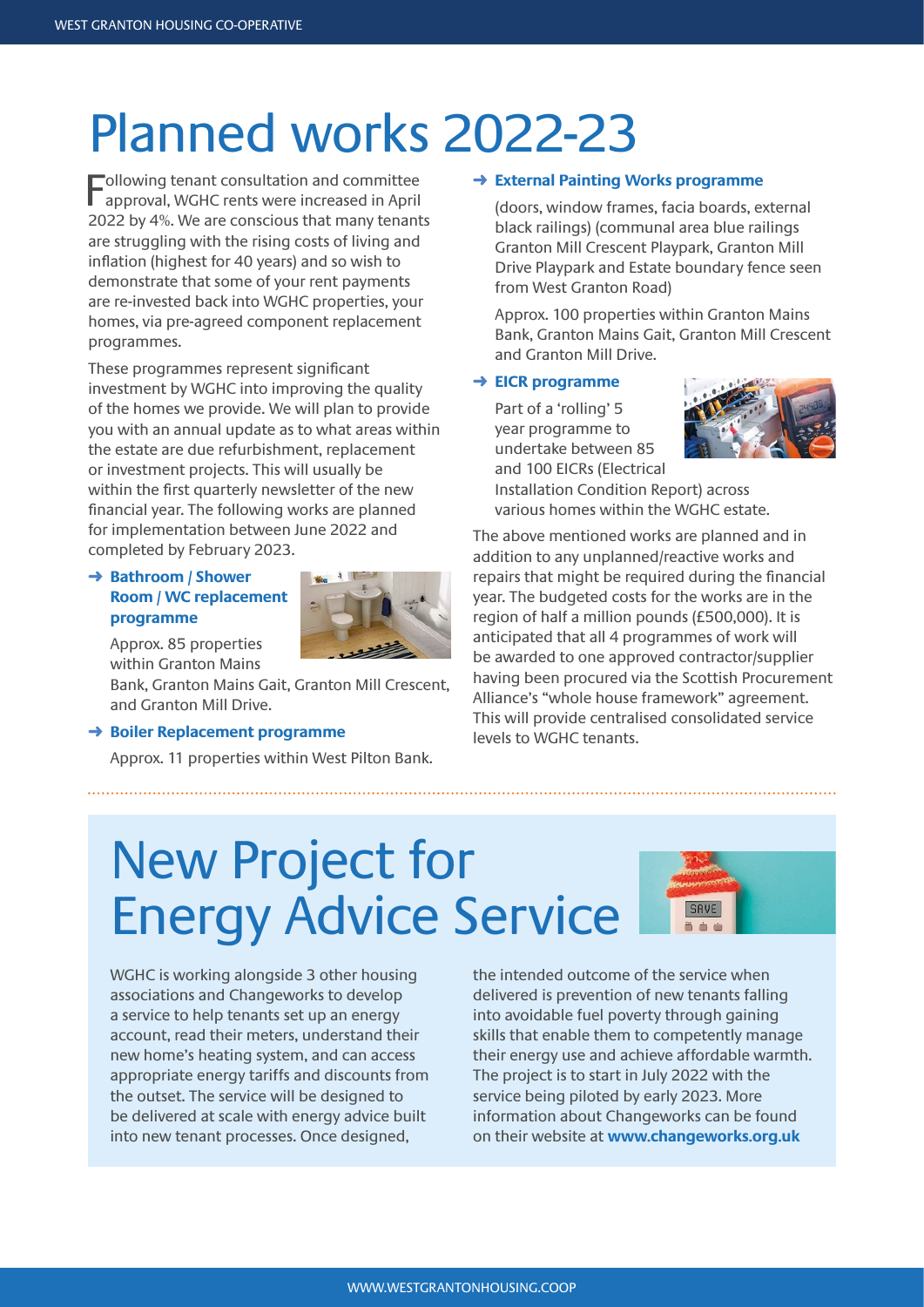# EQUALITIES and WGHC

As a Registered Social Landlord (RSL) in Scotland, West Granton Housing Co-operative (WGHC) is regulated by the Scottish Housing Regulator (SHR).

The SHR require all RSLs in Scotland to collect equality data. There are nine 'protected characteristics' defined under the Equality Act 2010. Of the nine, eight also constitute 'special category data' as defined within the UK General Data Protection Regulation (UK GDPR) and the Data Protection Act 2018. Legislation makes it clear as to how and why this data might be collected and used.

The SHR require RSLs to collect equality data for:

- $\rightarrow$  New Tenants
- $\rightarrow$  Existing Tenants
- **→ Governing Body Members**
- **→** Staff

WGHC have been developing a comprehensive equality strategy since 2020 which we began implementing as of April 2022 via the Equalities Questionnaire sent to all tenants.

## **Equality data collection forms**

We have developed an equality data collection form that has been sent to all tenants. You need only complete the form if you want to. Examples of why/how the data is important are below.

#### **Example 1: Knowing whether or not you are a disabled person.**

By letting us know if you are a disabled person and advising us of your needs, we can adjust our services to address your particular requirements. In law, this is known as making reasonable adjustments; failure to make such adjustments can constitute unlawful discrimination.

#### **Example 2: Knowing your ethnicity.**

By telling us about your ethnicity and related needs, we can ensure providing you with appropriate services, for example, arranging interpreters for tenants who do not speak English.

#### **Example 3: Knowing your belief or religion.**

By letting us know your beliefs and needs, we can ensure that we do not discriminate in service provision. For instance, we would avoid holding meetings with you on dates notified to us as religious holidays.



### **Summary**

Our new equality strategy has been developed to ensure that equality law and guidance is incorporated throughout all organisational services. We will use the information\*, not simply to ensure compliance with law and regulatory provisions, but to tailor housing services to the needs of tenants, where this is relevant and/or practical.

Should you have any particular questions about our equality strategy that you would like to ask, please contact us on **0131 551 5035** or **[mail@](mailto:mail@westgrantonhc.co.uk) [westgrantonhc.co.uk](mailto:mail@westgrantonhc.co.uk)** or, if you would like a new questionnaire sent to you for you to complete.

\* Only staff who need to know the information in support of their employed function within WGHC will have access to the information.

# New Mission Statement for WGHC

### **"Our tenants are paramount in everything we do"**

The Committee of Management decided at their May 2022 meeting, that WGHC's new mission statement will be "**Our tenants are paramount in everything we do**". The new mission statement is supported by WGHC's 3 new core values: **Service, Consistency and Learning**. Staff training and a programme of culture change within the organisation are ongoing to ensure the new mission statement and core values are communicated and successfully implemented by all staff.